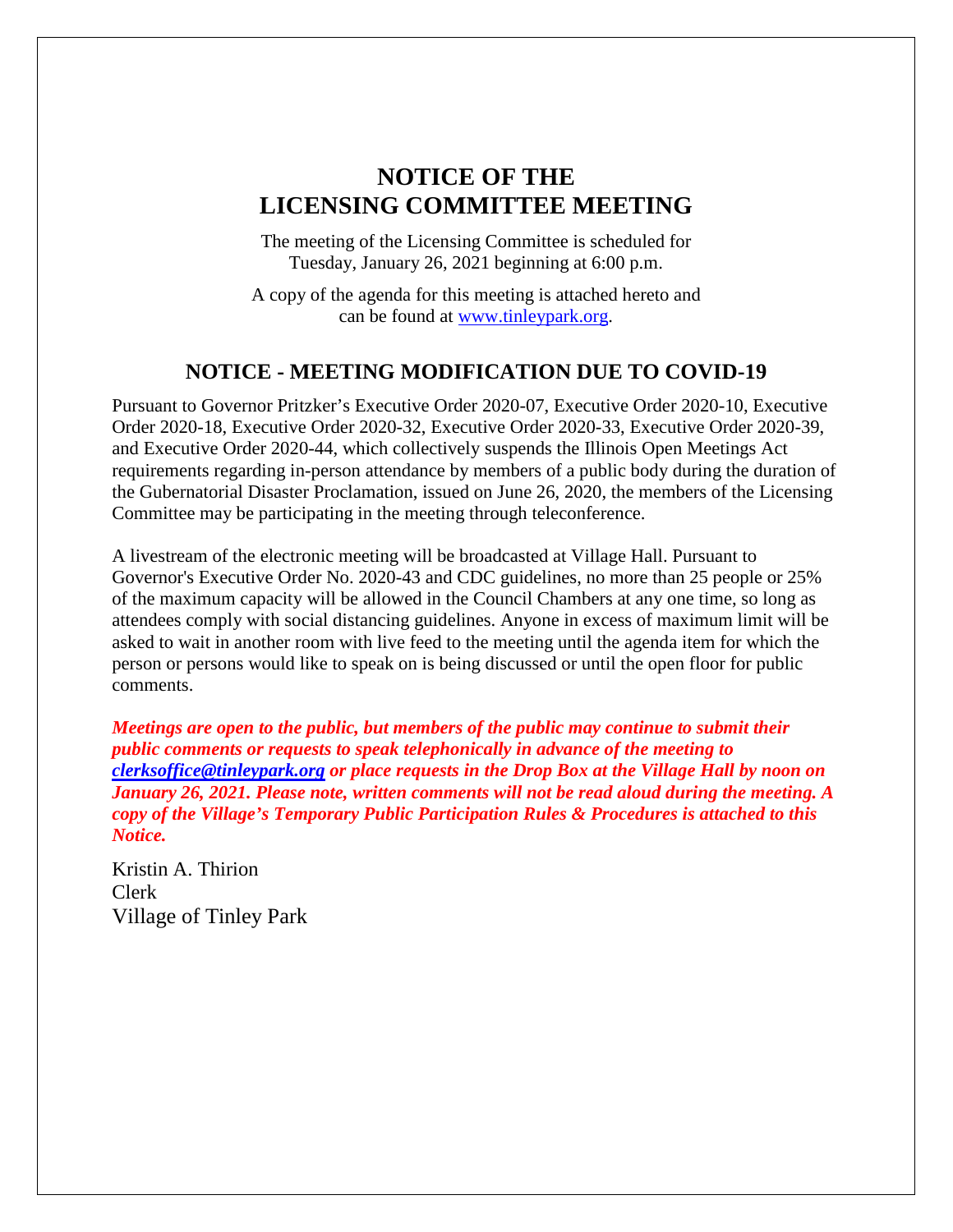#### **VILLAGE OF TINLEY PARK TEMPORARY PUBLIC PARTICIPATION RULES & PROCEDURES**

As stated in Gubernatorial Executive Order 2020-07 issued on March 16, 2020 and Gubernatorial Executive Order 2020-10 issued on March 20, 2020, both extended by Gubernatorial Executive Order 2020-18 issued on April 1, 2020, all public gatherings of more than ten people are prohibited. In-person public participation is not defined as an essential activity.

The Mayor of Tinley Park is issuing the following rules for all Village Board and other public meetings in order to promote social distancing as required by the aforementioned Executive Orders and the requirements of the Open Meetings Act:

#### *Written Comments*

After publication of the agenda, email comments to clerksoffice@tinleypark.org. When providing written comments to be included as public participation at a public meeting, clearly identify the following in the subject line:

- The date of the meeting;
- The type of meeting for the written comments (e.g. Village Board meeting, Zoning Board of Appeals meeting, Plan Commission meeting, etc.);
- Name and any other identifying information the participant wishes to convey to the public body;
- The category of public participation (e.g., Receive Comments from the Public, Agenda Items, etc.);
- For specific Agenda Items, identify and include the specific agenda item number;
- The entire content of the comments will be subject to public release. The Village of Tinley Park is under no obligation to redact any information.

The contents of all comments will be provided to the relevant public body for their review. **Written comments will not be read aloud during the meeting. If you wish to publicly address the public body, you may request to participate via teleconference as described below.**

Comments must be submitted by 12:00 pm on the day of the meeting. However, it is strongly recommended that comments be emailed not less than twenty-four (24) hours prior to the meeting so the appropriate Board members, Commissioners, Board members, and Committee members have sufficient time to review the comments prior to the meeting.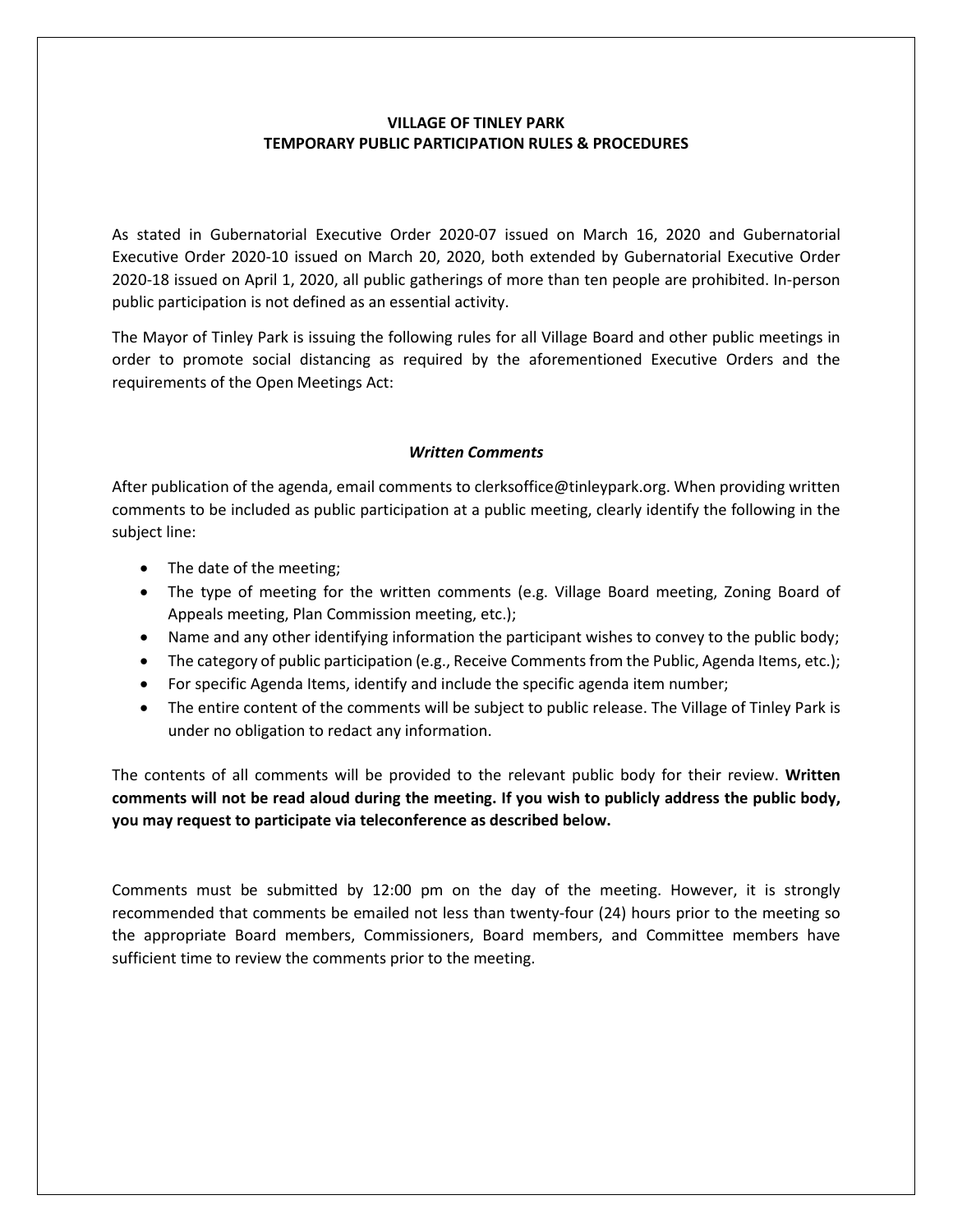#### *Live Public Participation During Meeting*

After publication of the agenda, those wishing to participate in a live telephone call option at a public meeting must register by 12:00 pm on the day of the meeting. A Village representative will call the participant at the relevant portion of the meeting and the participant will be allowed to participate telephonically at the meeting. To participate in a live telephone call during the meeting, a request shall be submitted by email to clerksoffice@tinleypark.org. The following information must be included the subject line:

- The date of the meeting;
- The type of meeting for the written comments (e.g. Village Board meeting, Zoning Board of Appeals meeting, Plan Commission meeting, etc.);
- Name and any other identifying information the participant wishes to convey to the public body;
- The category of public participation (e.g., Receive Comments from the Public, Agenda Items, etc.); and
- For specific Agenda Items, identify and include the specific agenda item number.

If the participant provides an email address, they will receive a confirmation email that their request has been logged. If the participant provides an email address and does not receive a confirmation email, they may call (708) 444-5000 during regular business hours to confirm the application was received.

Upon successful registration, the participant's name will be placed on an internal Village list. On the date and during relevant portion of the meeting, the participant will be called by a Village representative. The Village representative will call the provided telephone number and allow the phone to ring not more than four (4) times. If the call is not answered within those four (4) rings, the call will be terminated and the Village representative will call the next participant on the list.

The public comment should be presented in a manner as if the participant is in attendance at the meeting. At the start of the call, the participant should provide their name and any other information the participant wishes to convey. For comments regarding Agenda Items, identify and include the specific agenda item number. The participant should try to address all comments to the public body as a whole and not to any member thereof. Repetitive comments are discouraged. The total comment time for any single participant is three (3) minutes. Further time up to an additional three (3) minutes may be granted by motion. A participant may not give his or her allotted minutes to another participant to increase that person's allotted time.